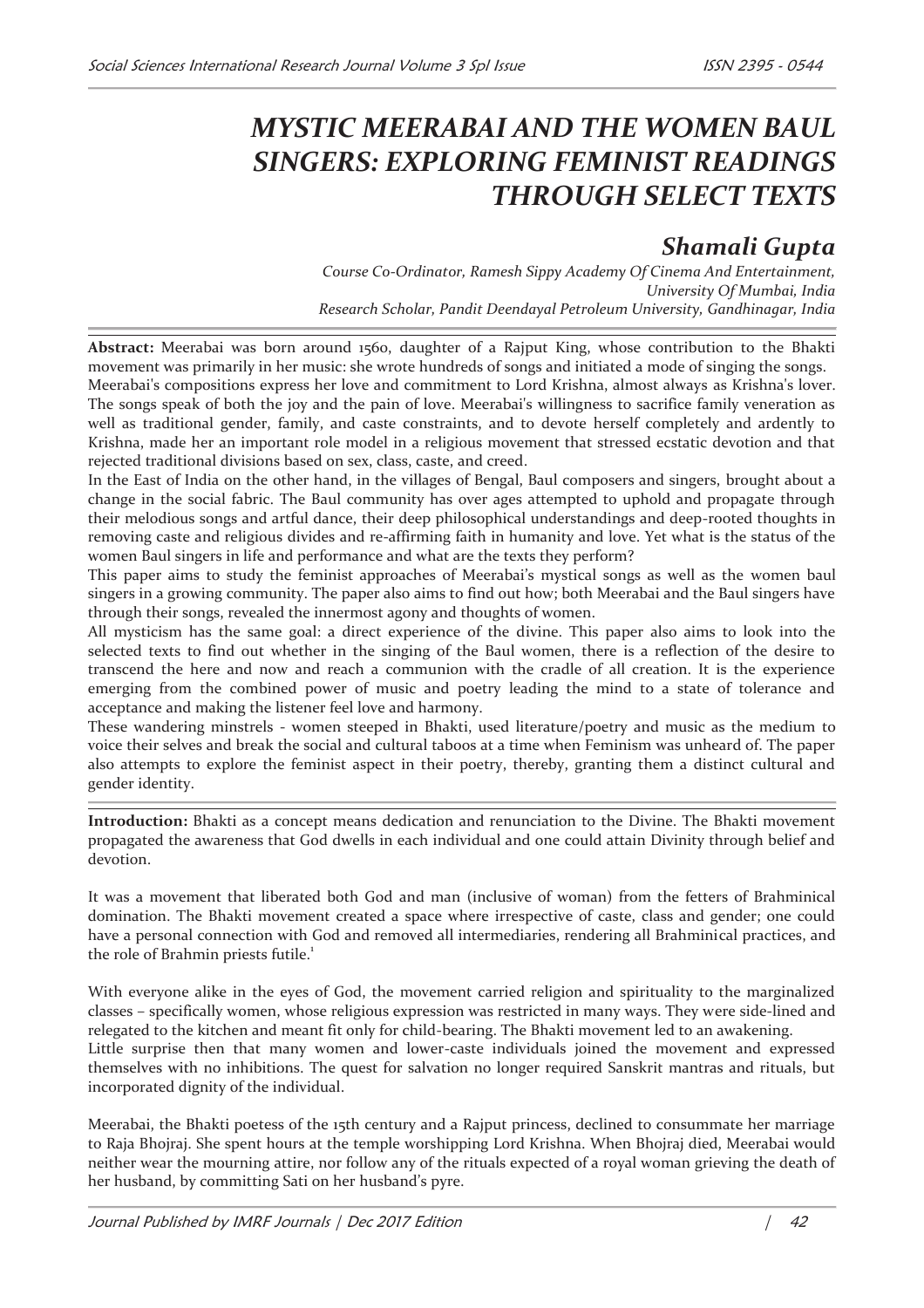Meera is a fortifying ideal of a woman who refused to be intimidated. She has survived through the ages through her songs and poems, describing her utmost devotion and love towards Lord Krishna. She sang "Mere toh Giridhar Gopal Doosra na koyi…"(My Giridhar Gopal is only mine, and I belong to none other..) She also sang in glee, "main toh sanwari ke rang raachi…"

> (I danced before my Giridhara. Again and again I dance To please that discerning critic, And put His former love to the test. I put on the anklets Of the love of Shyam, Worldly shame and family custom I have cast to the winds. I do not forget the beauty of the Beloved Even for an instant. Mira is dyed deeply in the dye of Hari.

Metaphorically, Mirabai points to the yearning of the personal self, atman, to be united with the universal self, or paramatma, which is the mystic poet's representation of Krishna.

I perceive Meera as the leading advocate of feminism in India, who stood for Bhakti, not only as a path of spiritual liberation, but also as a path of deliverance from male chauvinism, which was dominant in the Rajput kingdoms of her times.

"In the Bhakti movements, women take on the qualities that men traditionally have. They break rules of Manu that forbid them to do so. A respectable woman is not, for instance, allowed to live by herself or outdoors, or refuse sex to her husband- but women saints wander and travel alone, give up husband, children and family."<sup>2</sup> Medieval India had an atmosphere of immense discrimination, sati, child marriage was rampant and patriarchy was held in the highest regard. Hence, women sought Bhakti to move out of the constrained domestic spaces and oppose patriarchal domination and Brahminical hegemony. The rejection of the power of the male figure that they were tied to in subordinate relationships became the terrain for struggle, self-assertion and alternative seeking.

Meerabai in many ways led the way for women in India to go beyond the limits of home and hearth in the quest for the Divine. With sheer valour befitting a Rajputani, tenacity and her devotion to the Divine, she refused to be tied down by derogatory societal norms. She displayed the true strength of a woman's spirit and created her own path to freedom to follow her heart.<sup>3</sup>

Meerabai is deeply aware of her feminine identity. She finds herself tossed to the common feminine destiny of suffering and her poems convey a deep sense of pain and despair caused by frustration in love. In a particular song, she says 'Ho ji hari kit gaye..' ( O my Hari, where are you been hiding after having giving me hope…) She hopes for the final Union with the Divine and the end of all sorrows.

On the other hand, a little younger than Meerabai is the Baul community and their mystic songs. Bauls are the wandering minstrels of Bengal who lead the listeners to the blissful path of spirituality, beyond all divides of class, caste, creed, religion, race or nationality. The Bauls often flout the norms of the society by their divine madness. This cult expounds universal brotherhood Baul songs have been accorded 'Masterpiece of the Oral and Intangible Heritage of Humanity' on November 25, 2005 by the United Nations Educational, Scientific and Cultural Organization (UNESCO).

During one of my conversations with Parvathy Das Baul, she mentioned that there are many Baul songs where the spiritual seekers looks at life, death gender through the experience of Radha's love which is unconditional towards her beloved, she opens her heart. In one of the Baul song, Radha says, "Kala amaye pagol korili re, aar kemne ghore roi re… O dark Krishna, you have driven me crazy, how can I stay at home…Your love has bound me to you at the same time unbound me to the world…")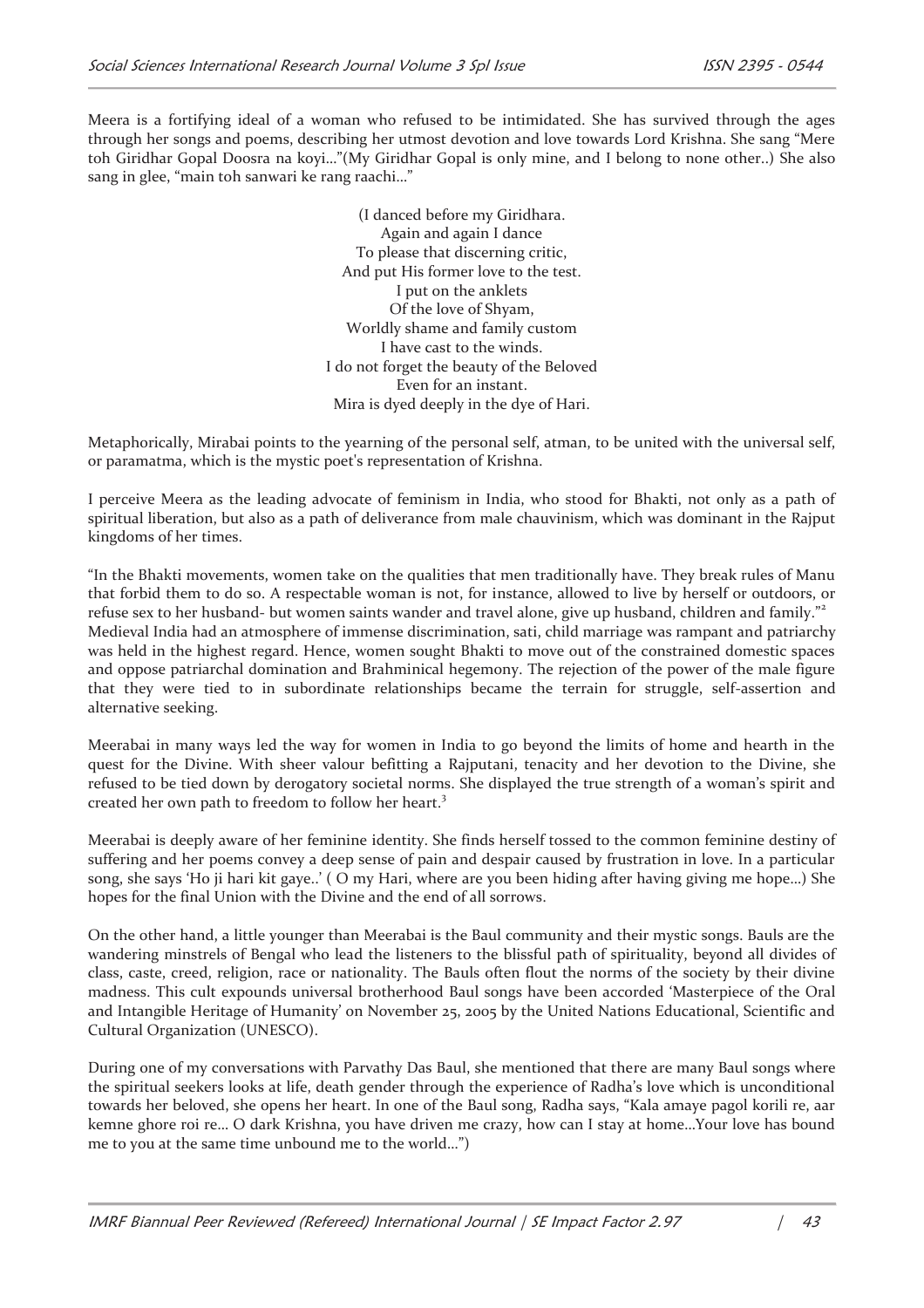Even the male Baul poets believe that man must find the woman within…When one finds the opposite gender within himself, that is when one questions one's existence by delving into the beyond. And only divinity lies beyond.

The best example is the following song: Mon tumi purush ki nari bhebe pelam na kichu…amar bhetor ami ke ta khobor rakhli na..

(Is the heart man or woman? I have heard from the wise ones

That in this entire creation there is no man or woman…there is only Prakriti (nature)

The ideal 'Man' is One - eternal, unattached, formless and unwavering.

You have no clue who, the I is residing within the I…

In another song, Krishna says, "my beloved Radha

If I sink in your love, I'll never be able to go to work.

You know everything about me, but I know nothing about love. You will have to teach me to give up my ego to find the true love in Divinity!"

Jaggannath Das Baul calls his wife 'The Mother' and sings a traditional Baul song for the likes of her:

Jyamon Maye Jaanay Cheler Ador/ Oray Mon Ojana baloker kaalay

Only a Mother knows how much she adored you son/ O Spirit of Your unknown infancy

Shei Roop Guru Jaanay Shishwer ador/Monay Monay mishalyeelay

The Maker knows the love of his seekers, if you seek him in Your Spirit

This text implies that what is unknown to us and not to our physical creator our Mother, the Eve, is the love and care that went behind our upbringing. Life to re-amplify is a sacred moment of procreation that we simply cannot roll back. The Spirit that reigns within us during infancy and exactly when do we come to a realization as living, breathing, eating, walking beings capable of having our own strains of thinking and prejudices is unknown.

Manas Roy is among the Baul scholars of postmodern Bengal who lighted a crucial issue on longing motherhood among the female partners (Sadhan-sangini) of Bauls.<sup>4</sup>

Through Roy's research, we come to know about the statement of Padmabati Dasi, one of the 'rebel' Baul mothers who dared to take that courage to appreciate her forbidden motherhood.

"I am not doing any sin to bear children. All desires and sukh (pleasure) of a woman lies in her conceiving. The main aim of our sadhana is to get mahasukha. I am a woman, then a baul. I get my mahasukha in conceiving. Am I doing any sin to my religion?"

This question is valid.

It is the Bauls' belief to seek and return to that perfectly blissful state of 'nothingness', when our manifest physical self as we come to understand it after 'understanding' has grasped us, and sometime numbs us into semi consciousness, and often takes an unfair toll, is one that ideally should be assigned the back seat.

It is only in delving deep into actions of the highly disadvantaged Spirit that came with us and the actions of our Mothers, who cared for us and reared us to what we are today, may lead us to some 'clues' to our Maker if not 'answers'. The importance the Baul attaches to procreation is underscored.

The Baul Sadhana combined the Deha Sadhana and Domo Sadhana. Their religious beliefs and practices are based on an expression of body and mind (soul). They concentrate much of their mystic energies on the char – Chand (Four Moons) which are the four body fluids: urine, male semen, menstrual blood and faeces for their divining gain. They also concentrate on the nine doors that are the openings of the body, Prakriti which implies mainly WOMAN as well as nature and a control of breathing, known as Domo-Sadhana. Deha Sadhana is the base for Domo Sadhana which ultimately helps the Bauls to reach into the spiritual divinity. So women are indispensable companions in their Sadhana.

the Baul Sadhana combined the Deha Sadhana and Domo Sadhana. Their religious beliefs and practices are based on an expression of body and mind (soul). They concentrate much of their mystic energies on the char – Chand (Four Moons) which are the four body fluids: urine, male semen, menstrual blood and faeces for their divining gain. They also concentrate on the nine doors that are the openings of the body, Prakriti which implies mainly WOMAN as well as nature and a control of breathing, known as Domo-Sadhana. Deha Sadhana is the base for Domo Sadhana which ultimately helps the Bauls to reach into the spiritual divinity. So women are indispensable companions in their Sadhana.<sup>5</sup>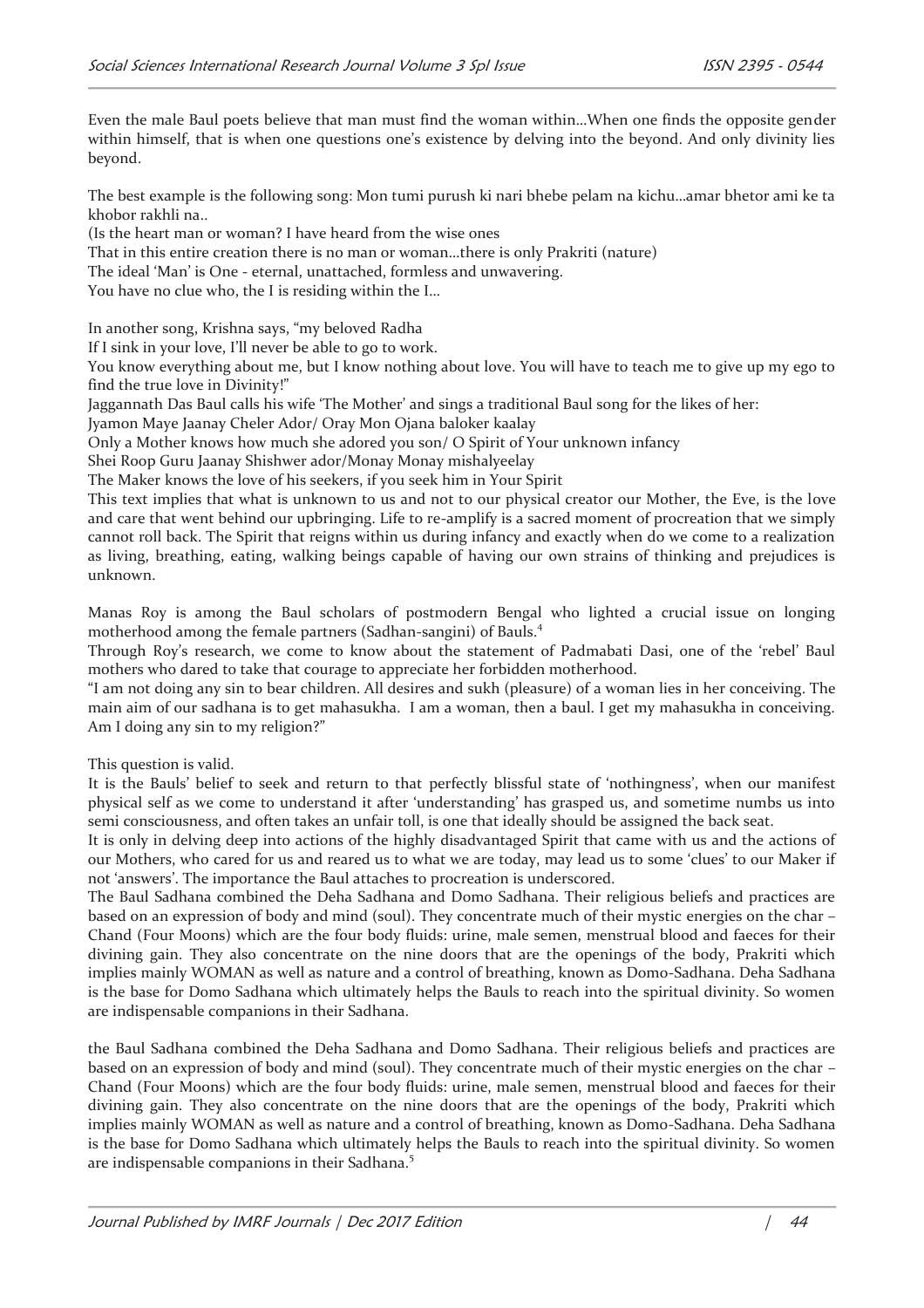## **Many Baul Songs Also Advocate Equality and Liberation of Women:**

'Kuler bou hoye mone kotodin thakbi ghore Ghomta fele chol na re mon shad-bajare…'which discourages women to confine herself within the home and encourages her to go out and explore her land on her own will. Further Tuntun Fakir, one of the famous sadhak-baul singer says 'nari hoye nari bhojo, nari holo chetonguru..' (worship a woman by converting yourself into a woman because Women are spiritual gurus).

According to June Mc Daniel <sup>6</sup>, 'In the history of religion, it is rare to find a tradition in which women are ritual equals, in which non-procreative sexual activity is more valuable than the reproductive variety, in which menstruation is both positive ad spiritual and in which women's body is considered sacred and the dwelling place of a deity which is neither male nor female, but includes aspects of both.'

### **Again Fakir Lalon Shah Says:**

'mayere bhojei hoy tar baper thikana Nigom bichare sotto gele je jana…' Roughly translated, the lyrics mean: By occult consideration, truth reveals itself by worshipping the Mother. He who says he knows the mother to whom Lord has bestowed the world. By worshipping the mother, one can also know the father. Whom did he see after coming out into the world? Lalon says he saw Mother, in the form of a river.

In a community which confirms that the individual's identity can be confirmed by worshipping his or her mother, there is little doubt then about the honourable status of women in Baul Sadhana. There is an irony though that needs deeper study…

According to Lisa I. Knight<sup>7</sup>, 'Baul women are encumbered actors. Unlike their male peers, they are never completely carefree and unencumbered by societal restraints and expectations.'

Leena Chaki and Ratna Rashid were among the few female Baul scholars who investigated the feminist approach towards the Baul cult. According to Leena Chaki's statement –

"the female members in baul sect were deeply under the influence of Guruvaad. They even did not allow sharing their views without the permission of their Gurus. Sometimes they had even been treated as polygamous creatures against their will as per the instruction of the Guru and forced to sexual union with many other disciples.<sup>8</sup>

Kangalini Sufia, a Bangladeshi Baul singer is often heard singing a Baul song, which when loosely tanslated states, "Burning suffering at home.

Burning suffering outside.

My suffering is everywhere.

There is suffering in the whole world, and I have gained absolutely nothing…

These songs of longing and discontent connect with Kangalini's frustration about her current situation, a life in Dhaka where she is the caretaker and provides sustenance to eight members of her music troupe.

Another contemporary Baul singer Phulmala Dasi has composed the song, "mon ekbar Hari bol din phuralo…' (O mind, chant Hari's name the day is coming to an end

Detach yourself from the play on this earth and move on,

What strange rues govern the people of this world?

Young men get disabled.

All old men and women have to leave their homes… Phulmala says

Do not neglect this golden body of yours, chant the name of Hari!

While she decries the losses around her in her own family, the second part of the song focuses on the bigger world around her, the environmental degradation and its effects on human mind and body. Phulmala thus urges her fellow beings to care well for their golden bodies and attain spiritual bliss by chanting the name of the Lord.

Despite her illiteracy and ignorance, Phulmala has the courage to adapt to the significant changes around her and urges others to follow suit. What is significant is that like the Baul singers who came centuries before her, the only things constant are the struggle to live life and the fact that the Divine resides within one's `golden body'.